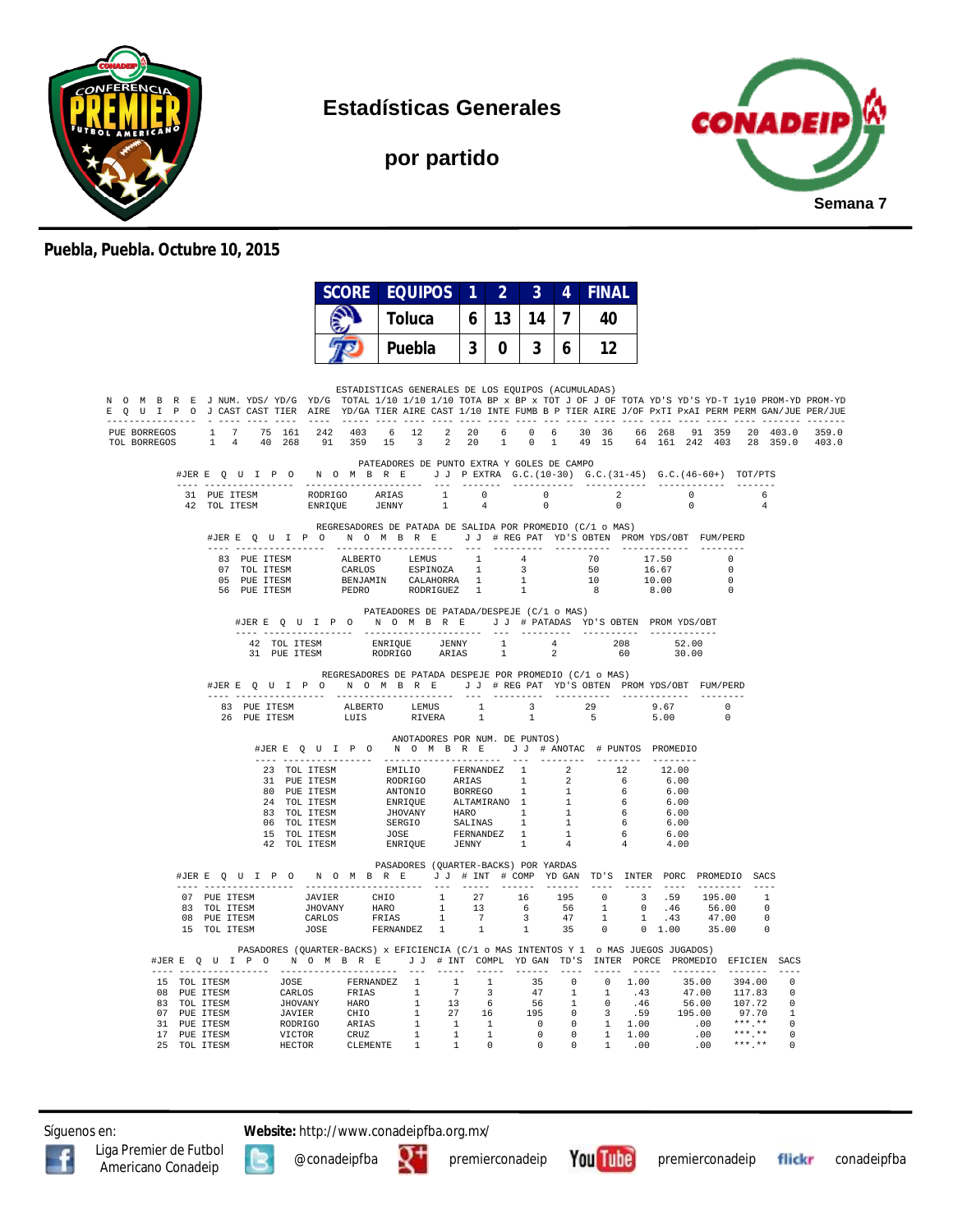

## **Estadísticas Generales**

## **por partido**



|  |                              |              |  |  | RECEPTORES POR NUM DE RECEPCIONES                                                                                                                                                                                                       |  |  |                                            |         |                                                                     |                                  |      |                                                                                                                                                                                                                                                                                 |                                                      |                                            |
|--|------------------------------|--------------|--|--|-----------------------------------------------------------------------------------------------------------------------------------------------------------------------------------------------------------------------------------------|--|--|--------------------------------------------|---------|---------------------------------------------------------------------|----------------------------------|------|---------------------------------------------------------------------------------------------------------------------------------------------------------------------------------------------------------------------------------------------------------------------------------|------------------------------------------------------|--------------------------------------------|
|  |                              |              |  |  |                                                                                                                                                                                                                                         |  |  |                                            |         |                                                                     |                                  |      |                                                                                                                                                                                                                                                                                 |                                                      |                                            |
|  | 31 PUE ITESM                 |              |  |  |                                                                                                                                                                                                                                         |  |  |                                            |         | $\begin{array}{cccc} 108 & & 5 & & 1 \\ 51 & & 3 & & 1 \end{array}$ |                                  |      | 18.00<br>$12.75$ 0                                                                                                                                                                                                                                                              | $\bigcirc$                                           |                                            |
|  | 80 PUE ITESM<br>29 TOL ITESM |              |  |  |                                                                                                                                                                                                                                         |  |  |                                            |         |                                                                     | $\overline{0}$                   |      | 35.00                                                                                                                                                                                                                                                                           | $\overline{\phantom{0}}$                             |                                            |
|  | 15 TOL ITESM                 |              |  |  |                                                                                                                                                                                                                                         |  |  |                                            |         |                                                                     | 1                                |      | 11.33                                                                                                                                                                                                                                                                           | $\overline{0}$                                       |                                            |
|  | 83 PUE ITESM<br>23 PUE ITESM |              |  |  |                                                                                                                                                                                                                                         |  |  |                                            |         |                                                                     | $\overline{0}$<br>$\overline{0}$ |      | 15.50                                                                                                                                                                                                                                                                           | $\overline{0}$                                       |                                            |
|  | 02 PUE ITESM                 |              |  |  |                                                                                                                                                                                                                                         |  |  |                                            |         |                                                                     | $\overline{0}$                   |      | 30.00<br>7.00                                                                                                                                                                                                                                                                   | $\overline{\phantom{0}}$<br>$\overline{\phantom{0}}$ |                                            |
|  | 01 TOL ITESM                 |              |  |  |                                                                                                                                                                                                                                         |  |  |                                            |         |                                                                     | $\overline{0}$                   |      | 11.00                                                                                                                                                                                                                                                                           | $\Omega$                                             |                                            |
|  | 18 TOL ITESM<br>27 PUE ITESM |              |  |  |                                                                                                                                                                                                                                         |  |  |                                            |         |                                                                     | $\overline{0}$<br>$\overline{0}$ |      | 6.00<br>5.00                                                                                                                                                                                                                                                                    | $\Omega$<br>$\overline{0}$                           |                                            |
|  | 55 PUE ITESM                 |              |  |  |                                                                                                                                                                                                                                         |  |  |                                            |         |                                                                     | $\overline{0}$                   |      | 5.00                                                                                                                                                                                                                                                                            | $\bigcirc$                                           |                                            |
|  | 22 TOL ITESM                 |              |  |  |                                                                                                                                                                                                                                         |  |  |                                            |         |                                                                     | $\overline{0}$                   |      | 5.00                                                                                                                                                                                                                                                                            | $\bigcirc$                                           |                                            |
|  | 28 PUE ITESM                 |              |  |  |                                                                                                                                                                                                                                         |  |  |                                            |         |                                                                     | $\overline{0}$                   |      | 1.00                                                                                                                                                                                                                                                                            | $\Omega$                                             |                                            |
|  |                              |              |  |  | CORREDORES DE BALON (POR YARDAS)                                                                                                                                                                                                        |  |  |                                            |         |                                                                     |                                  |      |                                                                                                                                                                                                                                                                                 |                                                      |                                            |
|  |                              |              |  |  | #JERE QUIPO NOMBRE JJ # ACARR YD OBTEN 1 y 10 LOG TD OBT PROMYDS FUMBLES                                                                                                                                                                |  |  |                                            |         |                                                                     |                                  |      |                                                                                                                                                                                                                                                                                 |                                                      |                                            |
|  |                              |              |  |  |                                                                                                                                                                                                                                         |  |  |                                            |         |                                                                     |                                  |      | $\begin{array}{cccc} \texttt{-----} & \texttt{-----} & \texttt{-----} \\ \texttt{123} & 7 & 1 & 4.92 \\ \texttt{111} & 3 & 0 & 11.10 \\ 80 & 6 & 2 & 5.71 \\ 42 & 1 & 1 & 6.00 \\ 34 & 2 & 0 & 8.50 \\ 20 & 1 & 0 & 10.00 \\ 11 & 1 & 0 & 1.22 \\ 1 & 0 & 0.140 \\ \end{array}$ |                                                      | $\Omega$                                   |
|  |                              |              |  |  |                                                                                                                                                                                                                                         |  |  |                                            |         |                                                                     |                                  |      |                                                                                                                                                                                                                                                                                 |                                                      | $\overline{0}$<br>$\overline{0}$           |
|  |                              |              |  |  |                                                                                                                                                                                                                                         |  |  |                                            |         |                                                                     |                                  |      |                                                                                                                                                                                                                                                                                 |                                                      | $\overline{0}$                             |
|  |                              |              |  |  |                                                                                                                                                                                                                                         |  |  |                                            |         |                                                                     |                                  |      |                                                                                                                                                                                                                                                                                 |                                                      | $\overline{0}$                             |
|  |                              |              |  |  |                                                                                                                                                                                                                                         |  |  |                                            |         |                                                                     |                                  |      |                                                                                                                                                                                                                                                                                 |                                                      | $\overline{0}$                             |
|  |                              |              |  |  |                                                                                                                                                                                                                                         |  |  |                                            |         |                                                                     |                                  |      |                                                                                                                                                                                                                                                                                 |                                                      | $\overline{0}$<br>$\overline{\phantom{0}}$ |
|  |                              |              |  |  |                                                                                                                                                                                                                                         |  |  |                                            |         |                                                                     |                                  |      |                                                                                                                                                                                                                                                                                 |                                                      | $\overline{0}$                             |
|  |                              |              |  |  | INTERCEPTORES DE PASES (POR # DE PASES INTECEPTADOS)                                                                                                                                                                                    |  |  |                                            |         |                                                                     |                                  |      |                                                                                                                                                                                                                                                                                 |                                                      |                                            |
|  |                              |              |  |  | #JERE QUIPO NOMBRE JJ # INT YD'S PROM                                                                                                                                                                                                   |  |  |                                            |         |                                                                     |                                  |      |                                                                                                                                                                                                                                                                                 |                                                      |                                            |
|  |                              |              |  |  |                                                                                                                                                                                                                                         |  |  |                                            |         |                                                                     |                                  |      |                                                                                                                                                                                                                                                                                 |                                                      |                                            |
|  |                              |              |  |  |                                                                                                                                                                                                                                         |  |  |                                            |         |                                                                     |                                  |      |                                                                                                                                                                                                                                                                                 |                                                      |                                            |
|  |                              |              |  |  |                                                                                                                                                                                                                                         |  |  |                                            |         |                                                                     |                                  |      |                                                                                                                                                                                                                                                                                 |                                                      |                                            |
|  |                              |              |  |  |                                                                                                                                                                                                                                         |  |  |                                            |         |                                                                     |                                  |      |                                                                                                                                                                                                                                                                                 |                                                      |                                            |
|  |                              |              |  |  |                                                                                                                                                                                                                                         |  |  |                                            |         |                                                                     |                                  |      |                                                                                                                                                                                                                                                                                 |                                                      |                                            |
|  |                              |              |  |  | 24 TOL ITESM ENFIQUE ALTAMIRANO 1 1 50 1.00<br>19 TOL ITESM JOAQUIN CAYEDO 1 1 10 1.00<br>19 TOL ITESM RAFAEL REYES 1 1 0 1.00<br>19 TOL ITESM LUIS CASTILLO 1 1 0 1.00<br>19 TOL ITESM LUIS CASTILLO 1 1 0 1.00<br>21 TOL ITESM IRVING |  |  |                                            |         |                                                                     |                                  |      |                                                                                                                                                                                                                                                                                 |                                                      |                                            |
|  |                              |              |  |  | TACLEADORES (POR # DE TACLEADAS)                                                                                                                                                                                                        |  |  |                                            |         |                                                                     |                                  |      |                                                                                                                                                                                                                                                                                 |                                                      |                                            |
|  |                              |              |  |  | #JERE QUIPO NOMBRE JJ # TACL # ATRA PROM FUM/RECU                                                                                                                                                                                       |  |  |                                            |         |                                                                     |                                  |      |                                                                                                                                                                                                                                                                                 |                                                      |                                            |
|  |                              |              |  |  |                                                                                                                                                                                                                                         |  |  |                                            |         |                                                                     |                                  |      |                                                                                                                                                                                                                                                                                 |                                                      |                                            |
|  |                              |              |  |  |                                                                                                                                                                                                                                         |  |  |                                            |         |                                                                     |                                  |      |                                                                                                                                                                                                                                                                                 |                                                      |                                            |
|  |                              |              |  |  |                                                                                                                                                                                                                                         |  |  |                                            |         |                                                                     |                                  |      |                                                                                                                                                                                                                                                                                 |                                                      |                                            |
|  |                              |              |  |  |                                                                                                                                                                                                                                         |  |  |                                            |         |                                                                     |                                  |      |                                                                                                                                                                                                                                                                                 |                                                      |                                            |
|  |                              |              |  |  |                                                                                                                                                                                                                                         |  |  |                                            |         |                                                                     |                                  |      |                                                                                                                                                                                                                                                                                 |                                                      |                                            |
|  |                              |              |  |  |                                                                                                                                                                                                                                         |  |  |                                            |         |                                                                     |                                  |      |                                                                                                                                                                                                                                                                                 |                                                      |                                            |
|  |                              |              |  |  |                                                                                                                                                                                                                                         |  |  |                                            |         |                                                                     |                                  |      |                                                                                                                                                                                                                                                                                 |                                                      |                                            |
|  |                              |              |  |  |                                                                                                                                                                                                                                         |  |  |                                            |         |                                                                     |                                  |      |                                                                                                                                                                                                                                                                                 |                                                      |                                            |
|  |                              |              |  |  |                                                                                                                                                                                                                                         |  |  |                                            |         |                                                                     |                                  |      |                                                                                                                                                                                                                                                                                 |                                                      |                                            |
|  |                              |              |  |  |                                                                                                                                                                                                                                         |  |  |                                            |         |                                                                     |                                  |      |                                                                                                                                                                                                                                                                                 |                                                      |                                            |
|  |                              |              |  |  |                                                                                                                                                                                                                                         |  |  |                                            |         |                                                                     |                                  |      |                                                                                                                                                                                                                                                                                 |                                                      |                                            |
|  |                              |              |  |  |                                                                                                                                                                                                                                         |  |  |                                            |         |                                                                     |                                  |      |                                                                                                                                                                                                                                                                                 |                                                      |                                            |
|  |                              |              |  |  |                                                                                                                                                                                                                                         |  |  |                                            |         |                                                                     |                                  |      |                                                                                                                                                                                                                                                                                 |                                                      |                                            |
|  |                              |              |  |  |                                                                                                                                                                                                                                         |  |  |                                            |         |                                                                     |                                  |      |                                                                                                                                                                                                                                                                                 |                                                      |                                            |
|  |                              |              |  |  |                                                                                                                                                                                                                                         |  |  |                                            |         |                                                                     |                                  |      |                                                                                                                                                                                                                                                                                 |                                                      |                                            |
|  |                              |              |  |  |                                                                                                                                                                                                                                         |  |  |                                            |         |                                                                     |                                  |      |                                                                                                                                                                                                                                                                                 |                                                      |                                            |
|  |                              |              |  |  |                                                                                                                                                                                                                                         |  |  |                                            |         |                                                                     |                                  |      |                                                                                                                                                                                                                                                                                 |                                                      |                                            |
|  |                              |              |  |  |                                                                                                                                                                                                                                         |  |  |                                            |         |                                                                     |                                  |      |                                                                                                                                                                                                                                                                                 |                                                      |                                            |
|  |                              |              |  |  |                                                                                                                                                                                                                                         |  |  |                                            |         |                                                                     |                                  |      |                                                                                                                                                                                                                                                                                 |                                                      |                                            |
|  |                              |              |  |  |                                                                                                                                                                                                                                         |  |  |                                            |         |                                                                     |                                  |      |                                                                                                                                                                                                                                                                                 |                                                      |                                            |
|  |                              |              |  |  |                                                                                                                                                                                                                                         |  |  |                                            |         |                                                                     |                                  |      |                                                                                                                                                                                                                                                                                 |                                                      |                                            |
|  |                              |              |  |  |                                                                                                                                                                                                                                         |  |  |                                            |         |                                                                     |                                  |      |                                                                                                                                                                                                                                                                                 |                                                      |                                            |
|  |                              |              |  |  | TACLEADORES (POR # DE SACS ATRAPADAS o CAPTURAS)                                                                                                                                                                                        |  |  |                                            |         |                                                                     |                                  |      |                                                                                                                                                                                                                                                                                 |                                                      |                                            |
|  |                              |              |  |  | #JERE QUIPO NOMBRE JJ # TACL # ATRA PROMFUM/RECU                                                                                                                                                                                        |  |  |                                            |         |                                                                     |                                  |      |                                                                                                                                                                                                                                                                                 |                                                      |                                            |
|  |                              | 02 TOL ITESM |  |  | CESAR PEREZ                                                                                                                                                                                                                             |  |  | __________________________<br>$\mathbf{1}$ | $5 - 5$ | $\sim$ $-1$ $ -$                                                    |                                  | 5.00 |                                                                                                                                                                                                                                                                                 |                                                      |                                            |

Síguenos en: **Website:** http://www.conadeipfba.org.mx/